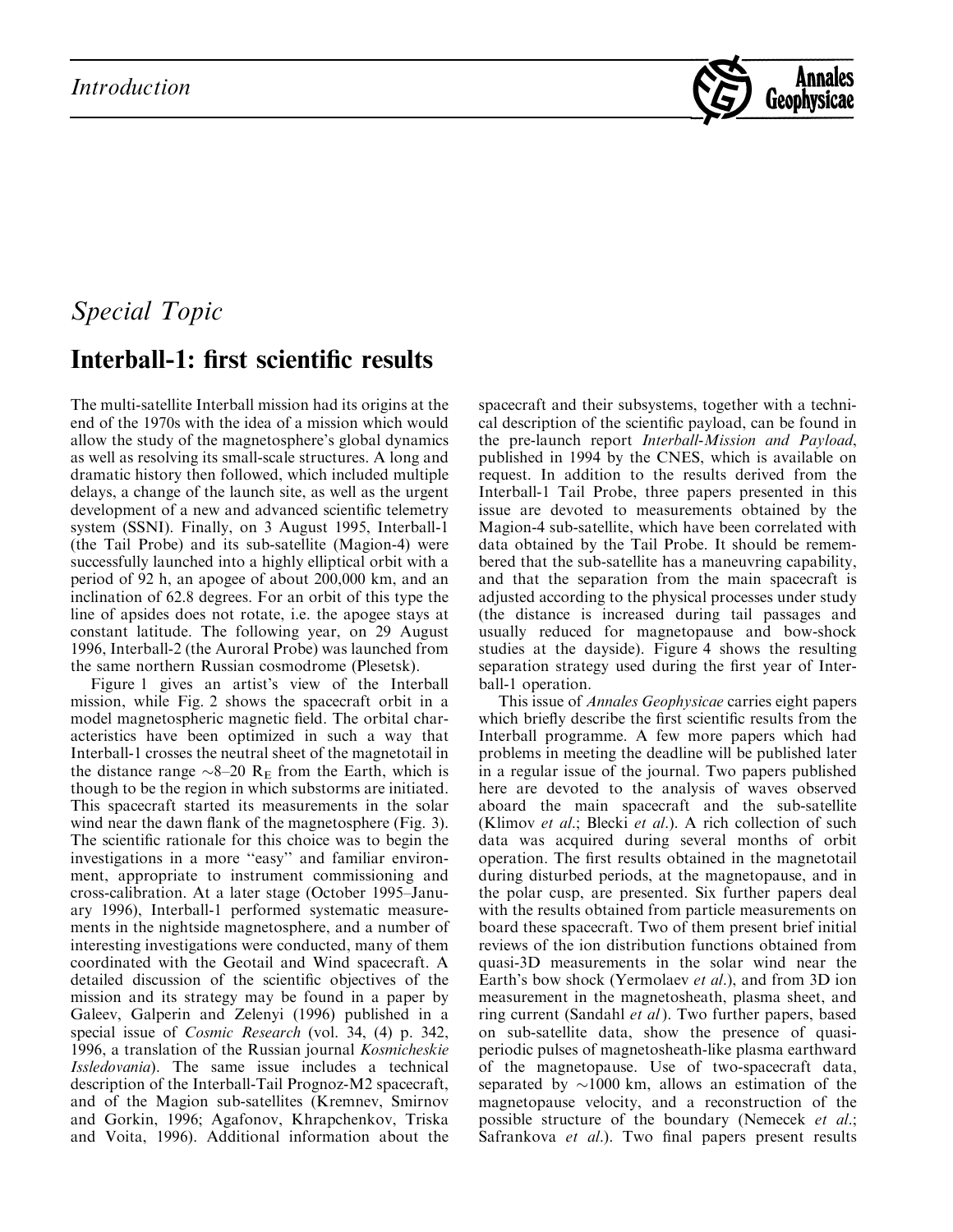

Fig. 1. Schematic view of the Interball mission in the Earth's magnetosphere

inside the magnetosphere possibly due to non-stationary reconnection (Vaisberg *et al.*). In the other, 3D electron measurements (together with magnetic field data) show that the dawn low-latitude boundary layer, corresponding to low energy bidirectionnal electrons encountered at the interface between the magnetosheath and the dayside extension of the plasma sheet, have an unexpected apparent radial extent, up to 5  $R<sub>E</sub>$  inside the magnetopause, mainly during northward IMF conditions (Sauvaud et al.).



obtained near the magnetopause and inside the boundary layers, observed by the main satellite. In one of them, 3D ion measurements obtained from two dawnmagnetopause crossings, one at low-latitude, the other at mid-latitude, suggest that plasma blobs penetrate

INTERBALL TAIL PROBE & AURORAL PROBE

Fig. 2. Orbits of the Interball Tail and Auroral Probes on 26 November 1996, projected onto the noon-midnight meridian plane, in solar-ecliptic coordinates. Xse points towards the Sun. Average models of the bow shock and the magnetopause are indicated. Along the orbit of the Tail Probe, the computed position of the tail lobe (LOBS), plasma sheet (PS), neutral sheet (NS), polar cap (CAP), and auroral zone (AUR) are indicated on the left side of the figure by symbols with different colours. The same presentation is used for the orbit of the Auroral Probe. (Courtesy of V. Prokhorenko)



Fig. 3. Orbits 2 (3 August 1995) to 74 (3 May 1996) of the Tail Probe projected onto the ecliptic plane. Average models of the Earth's bow shock and the magnetopause are indicated by the red and brown curves, respectively